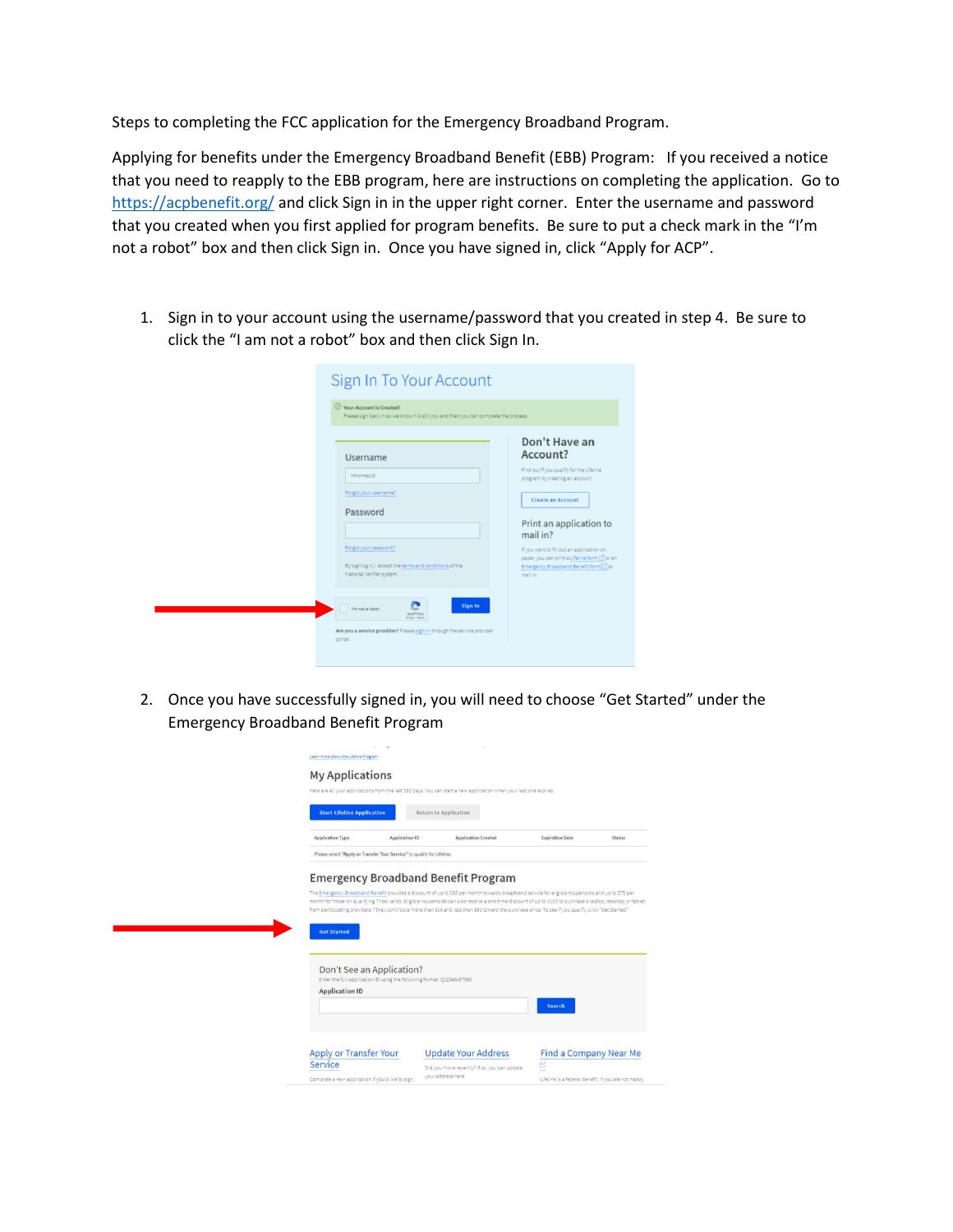3. Select "Enrollment at USDA Community Eligibility Provision (CEP) School.

## Tell Us Which Program Your Child or Dependent Is In

To qualify for the Affordable Connectivity Program (ACP), we need to know which government assistance program your child or dependent is in or if they qualify based on the acceptable income criteria.

|             | Is your child or dependent in any of these?<br>Check all that apply.                                        |
|-------------|-------------------------------------------------------------------------------------------------------------|
|             | SNAP (Supplemental Nutrition Assistance Program) or Food Stamps (?)                                         |
|             | Medicaid                                                                                                    |
|             | Supplemental Security Income (SSI)                                                                          |
|             | Federal Public Housing Assistance                                                                           |
|             | Veterans Pension and Survivors Benefit Programs                                                             |
|             | Federal Pell Grant in the current award year                                                                |
|             | Free and Reduced Price School Lunch or Breakfast Program in the 2019-20, 2020-21, or<br>2021-22 school year |
|             | Enrollment at USDA Community Eligibility Provision (CEP) School                                             |
|             | Special Supplemental Nutrition Program for Women, Infants, and Children (WIC)                               |
|             | Tribal Specific Program (only choose if you live on Tribal lands)                                           |
|             |                                                                                                             |
|             | You may be asked to submit documents about the program(s) you select.                                       |
|             |                                                                                                             |
| <b>Back</b> | <b>Next</b>                                                                                                 |

4. You will then get a screen to confirm your information. If there are any mistakes, you can make corrections at that time. If not corrections are needed, check both boxes giving FCC permission to check information provided to them and then click submit.

| The information you gave us will be used to check if<br>you qualify for Lifeline or the Emergency<br>Broadband Benefit. Please confirm that it is okay.                                                                                                                                            |               |
|----------------------------------------------------------------------------------------------------------------------------------------------------------------------------------------------------------------------------------------------------------------------------------------------------|---------------|
| By checking this box you are consenting that all of the information you are providing<br>may be collected, used, shared, and retained for the purposes of applying for and/or<br>receiving the Lifeline program benefit or the Emergency Broadband Benefit.                                        |               |
| By checking this box you are consenting that all of the information you are providing<br>on behalf of a qualifying dependent may be collected, used, shared, and retained for<br>the purposes of applying for and/or receiving the Lifeline program benefit or the<br>Emergency Broadband Benefit. |               |
| <b>Back</b>                                                                                                                                                                                                                                                                                        | <b>Submit</b> |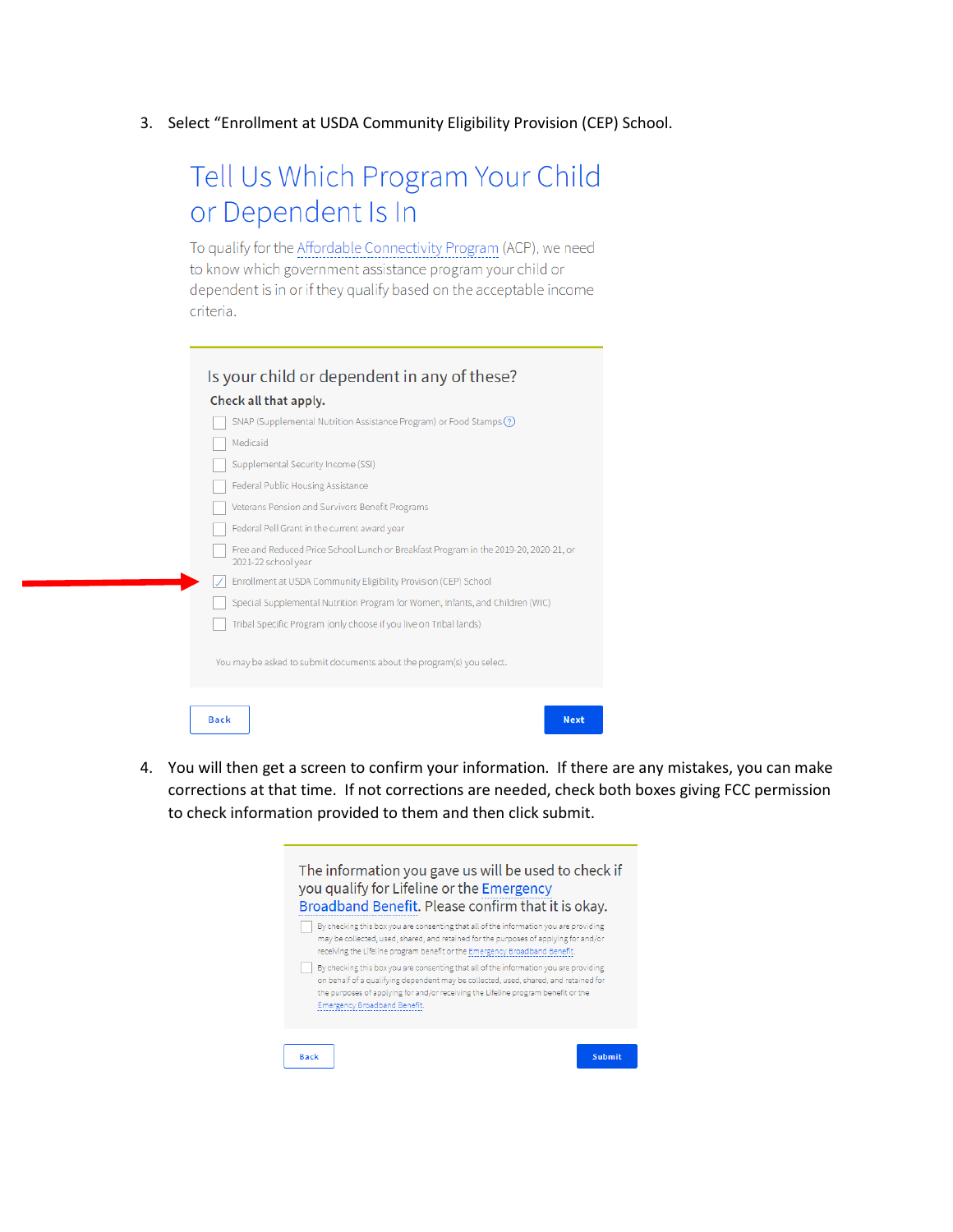5. Select "Select a USDA Community Eligibility Provision school AND "Select a USDA Community Eligibility Provision School". Click Next.

## We Could Not Confirm That You Qualify for the Affordable **Connectivity Benefit**

To qualify for the Affordable Connectivity Benefit, you need to give us more information.

| $(i)$ You will have until 3/19/2022 to complete this section so that we can determine whether you qualify for |
|---------------------------------------------------------------------------------------------------------------|
| the Affordable Connectivity Benefit. If you do not complete this by then, you will need to come back to       |
| this site and fill this form out again.                                                                       |

## Are you or someone in your household in any of these?

## Choose one.

- ◯ SNAP (Supplemental Nutrition Assistance Program) or Food Stamps ⑦
- $\bigcap$  Medicaid
- Supplemental Security Income (SSI)
- ◯ Federal Public Housing Assistance
- ◯ Veterans Pension and Survivors Benefit Programs
- ◯ Federal Pell Grant in the current award year
	- Free and Reduced Price School Lunch or Breakfast Program, or enrollment in a USDA<br>Community Eligibility Provision School in the 2019-20, 2020-21, or 2021-22 school year
	- Select a USDA Community Eligibility Provision school 2
	- ◯ Click here to submit documentation for any school that does not appear on the list of Community Eligibility Provision schools
- ◯ Special Nutrition Program for Women, Infants, and Children (WIC)
- ◯ Tribal Specific Program (only choose if you live on Tribal lands)
- $\bigcirc$  I don't participate in one of these programs, I want to qualify through my income.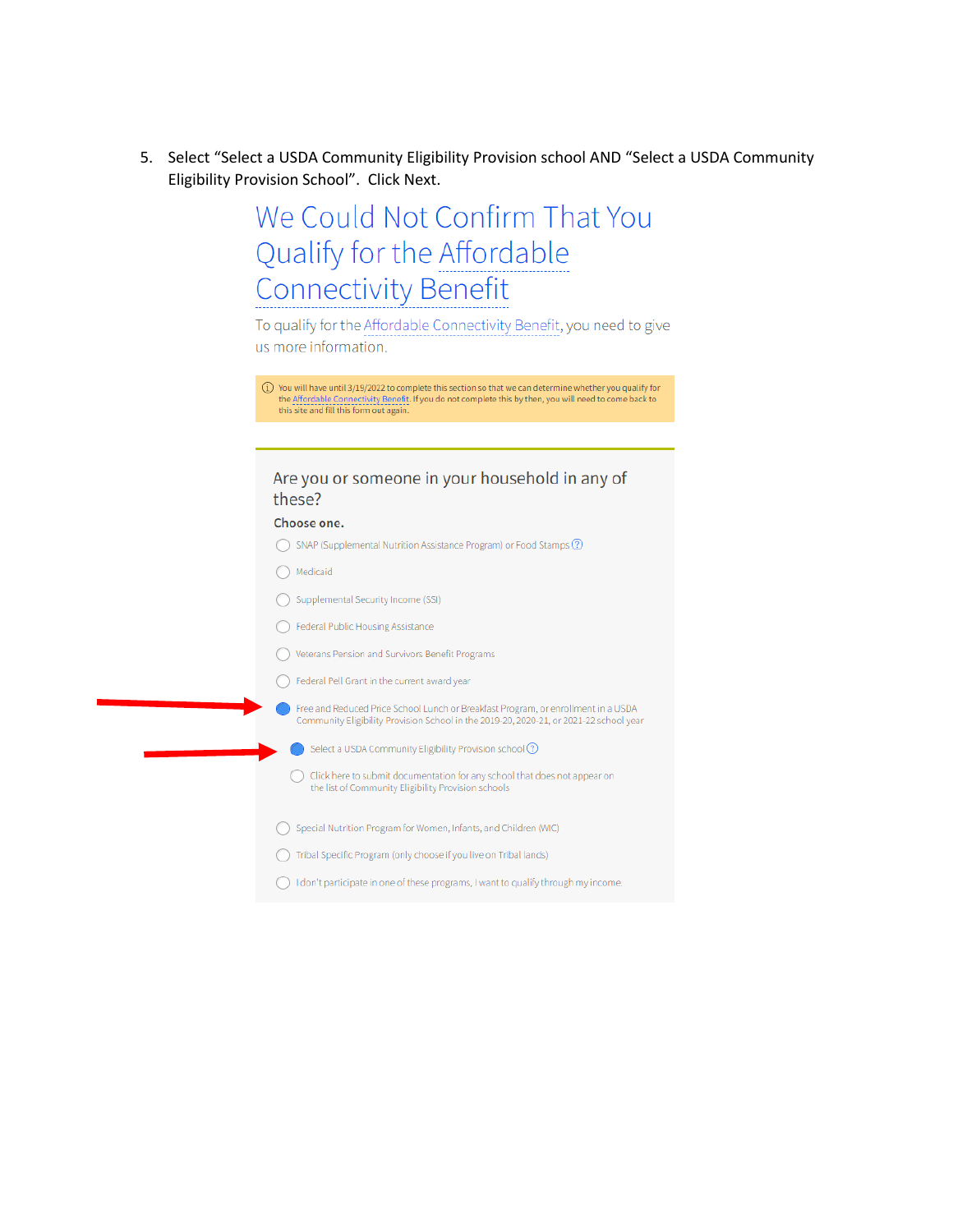6. Select the appropriate information from the dropdown menus for state (KY), district (Pulaski) and school. Click Next.

| Select a USDA Community Eligibility Provision school (?)                                                                                                                       |  |
|--------------------------------------------------------------------------------------------------------------------------------------------------------------------------------|--|
| Click here to submit documentation for any school that does not appear on<br>the list of Community Eligibility Provision schools                                               |  |
| Experienced a substantial loss of income since February 29, 2020                                                                                                               |  |
| Tribal Specific Program (only choose if you live on Tribal lands)                                                                                                              |  |
| I don't participate in one of these programs, I want to qualify through my income.                                                                                             |  |
| Select a USDA Community Eligibility Provision school                                                                                                                           |  |
| Using the dropdowns below, select the USDA Community Eligibility Provision school that you,<br>or your dependent, were enrolled in for the 2019-2020 or 2020-2021 school year: |  |
| State                                                                                                                                                                          |  |
| Choose State                                                                                                                                                                   |  |
| <b>School District</b>                                                                                                                                                         |  |
| Choose School District                                                                                                                                                         |  |
| School                                                                                                                                                                         |  |
| Choose School                                                                                                                                                                  |  |

\*\*\* If your child's school is not listed, you will need to choose the second option "Click here to submit documentation for any school that does not appear on the list of Community Eligibility Schools" because your school is not on the FCC list. Once you select this option, there will be a button toward the bottom to upload documents. Contact your school to get a copy of the required letter signed by Mr. Richardson. You will click to upload documents and then select the letter that has been provided by your school for your child.

 $\overline{\phantom{0}}$ 

7. Initial the agreements and then click submit.

|         | You are almost done qualifying. Please initial next to each<br>statement and sign this form to finish the process.                                                                                                                                                                                                                                                           |
|---------|------------------------------------------------------------------------------------------------------------------------------------------------------------------------------------------------------------------------------------------------------------------------------------------------------------------------------------------------------------------------------|
|         | I certify, under penalty of perjury, that:                                                                                                                                                                                                                                                                                                                                   |
| Initial | For my household, I affirm and understand that the EBB Program is a<br>temporary federal government subsidy that reduces my broadband<br>internet access service bill and at the conclusion of the program, my<br>household will be subject to the provider's undiscounted general rates,<br>terms, and conditions if my household continues to subscribe to the<br>service. |
| Initial | I for my dependent or other person in my household) currently get<br>benefits from the government program(s) listed on this form, experienced<br>a substantial loss of income since February 29, 2020, or my annual<br>household income is 135% or less than the Federal Poverty Guidelines<br>(the amount listed in the Federal Poverty Guidelines table on this form).     |
| Initial | lagree that if I move I will give my service provider my new address<br>within 30 days.                                                                                                                                                                                                                                                                                      |
| Initial | I understand that I have to tell my service provider within 30 days if I do<br>not qualify for EBB Program anymore, including:                                                                                                                                                                                                                                               |
|         | 1. Lor the person in my household that qualifies, do not qualify.<br>through a government program or income anymore.                                                                                                                                                                                                                                                         |
|         | 2. Either I or someone in my household gets more than one EBB<br>Program benefit.                                                                                                                                                                                                                                                                                            |